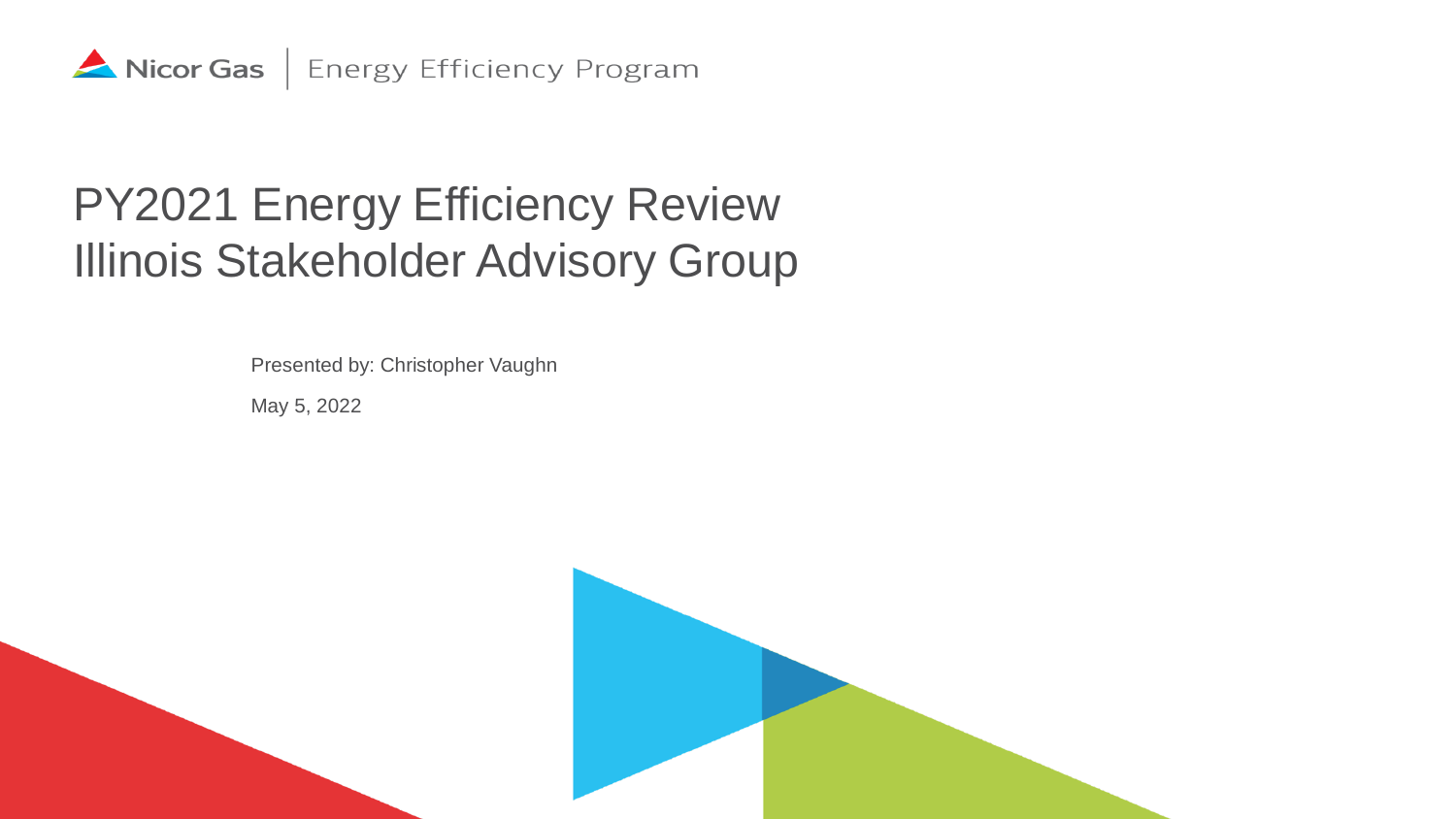### 2021 Portfolio summary

**Year-end results** January 1, 2021- December 31, 2021

|                  | 89.6%                               | <b>17.37M</b>               |
|------------------|-------------------------------------|-----------------------------|
| <b>15.56M</b>    | Percent of                          | Annual adjusted             |
| Net savings      | planned savings                     | savings goal                |
| \$44.7M<br>Spend | 101%<br>Percent of<br>planned spend | \$44.5M<br>Annual<br>budget |

- Trade allies provided valuable partnerships amid the COVID-19 pandemic
- Nicor Gas established the Virtual Home Energy Assessment options; however transition back to in-person in later months
- Business customers financially impacted by COVID-19 brought challenges resulting in capital funding project delays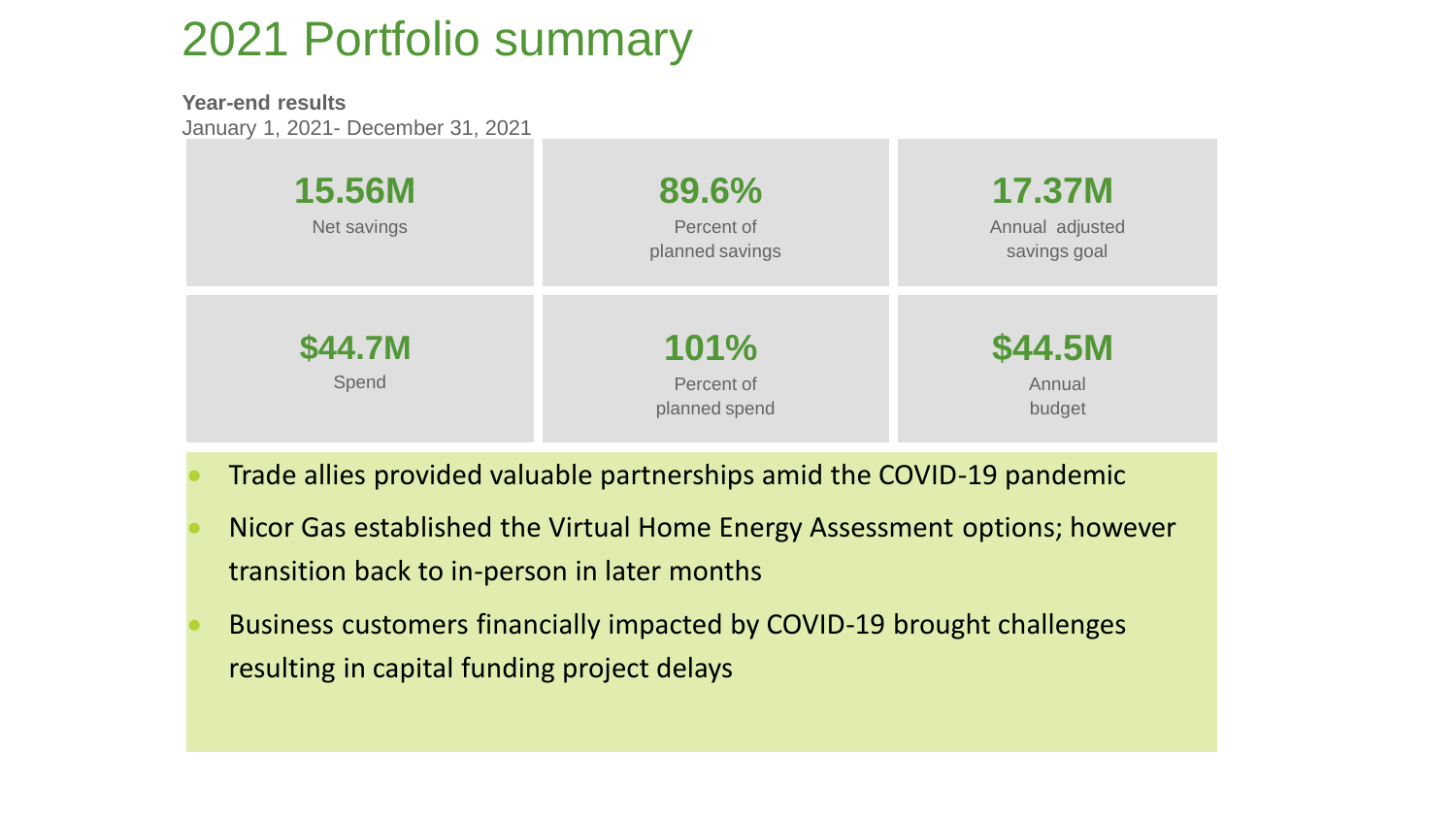# PY2021 Sector Therm Savings

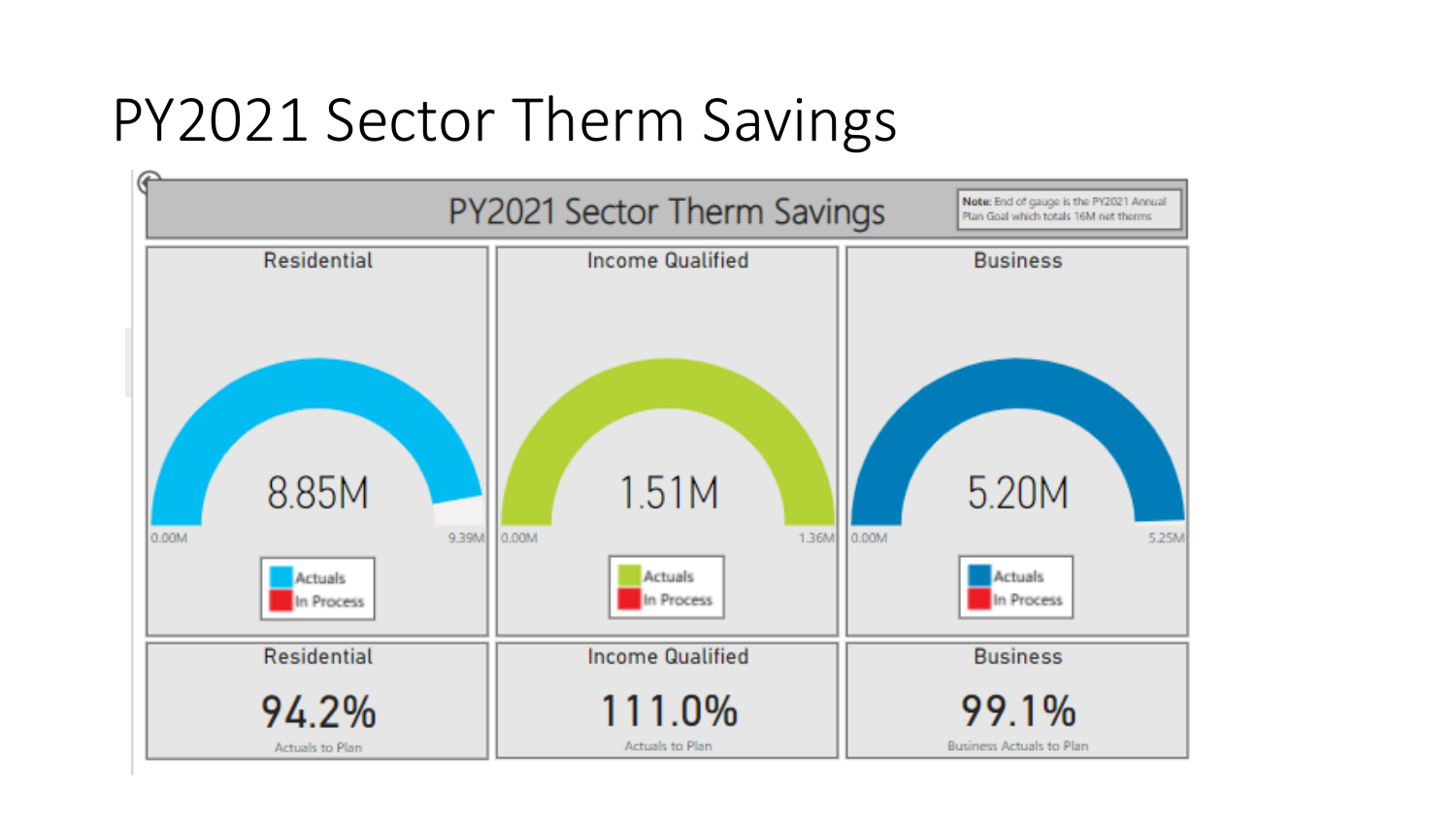# Portfolio 4-Year Achievements

EEP 3.1 Cycle Therm Machine -

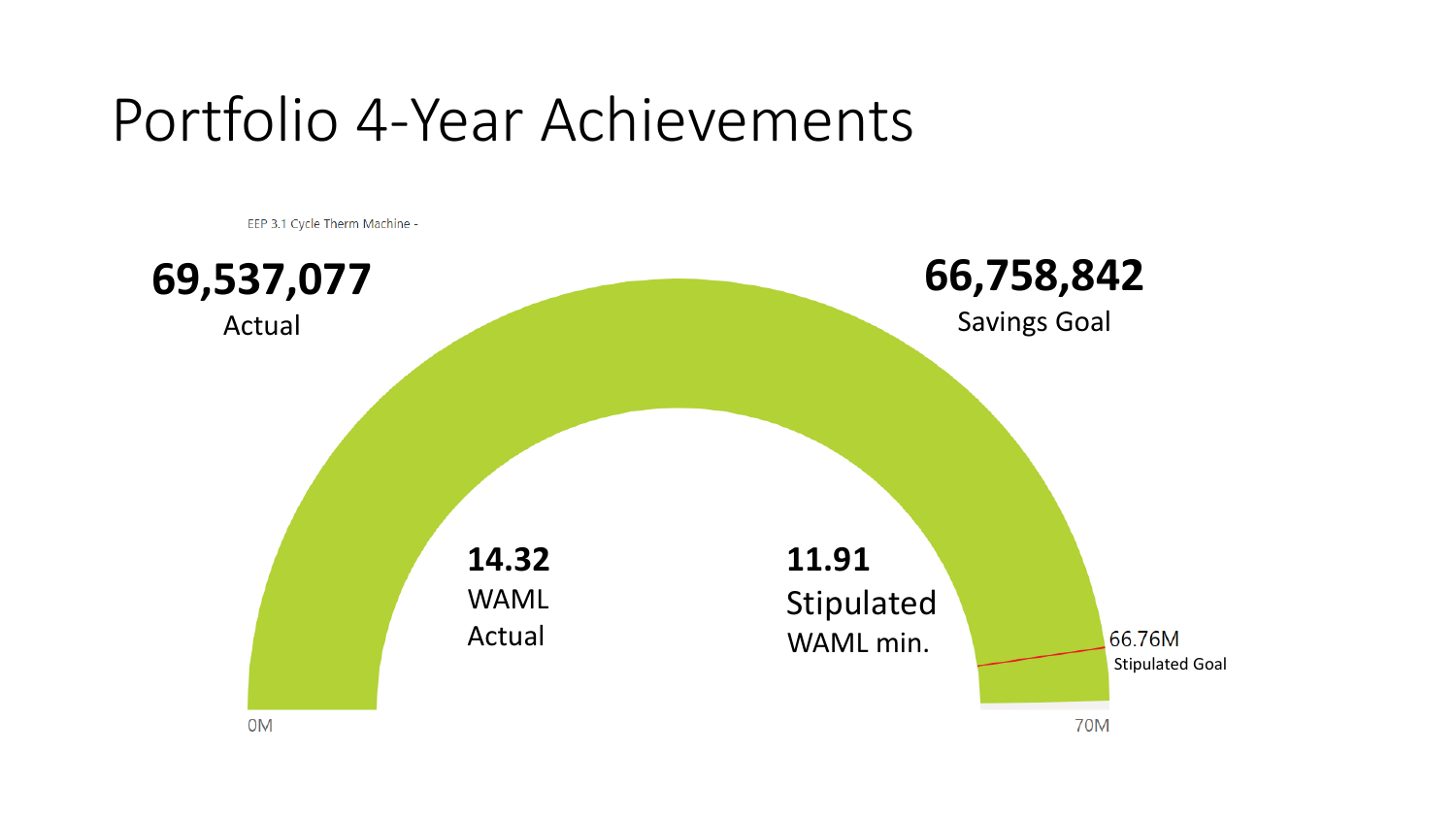# EEP 3.1 Cycle Stipulation Achievements

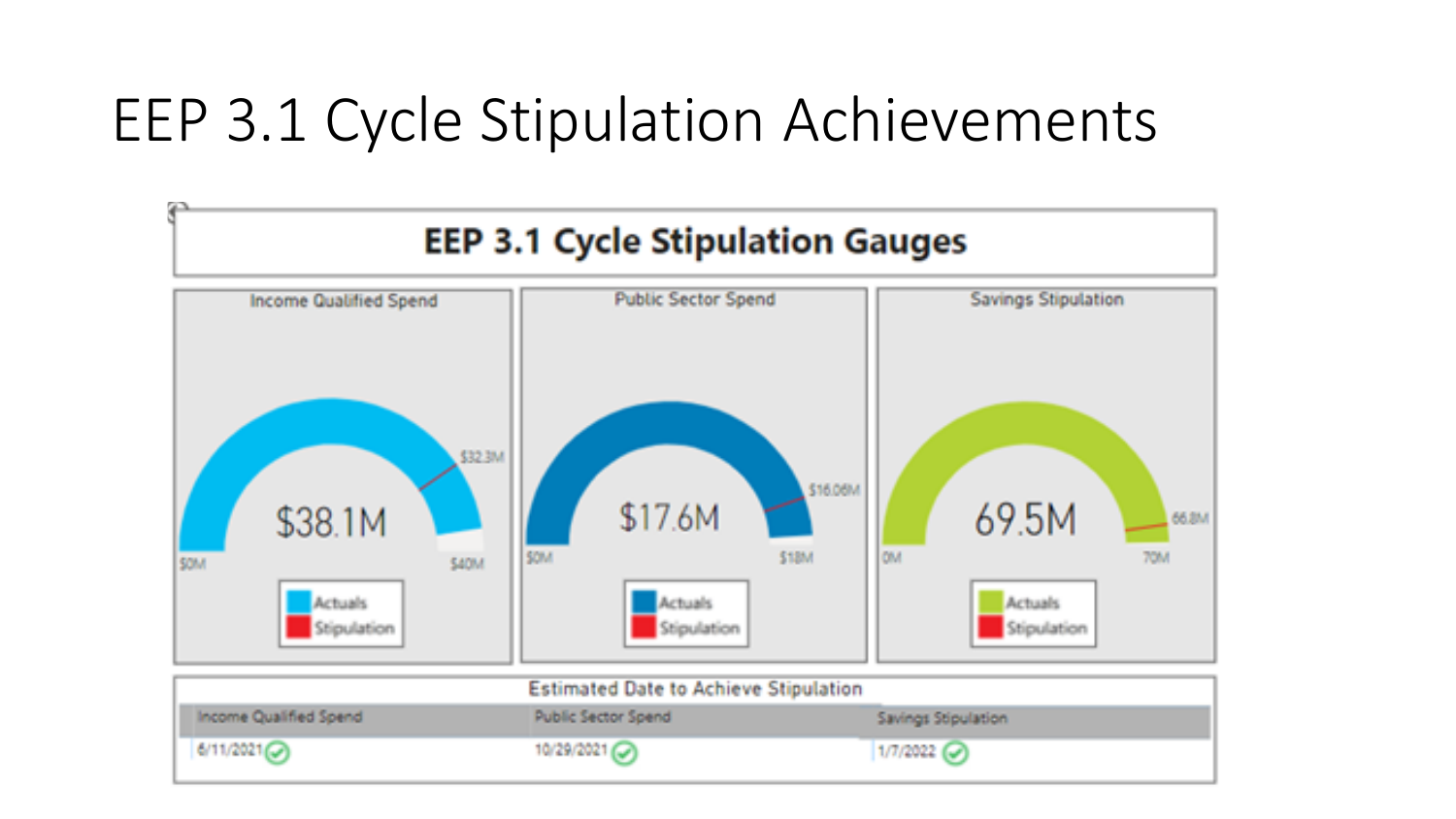### Residential programs



#### **Key highlights**

- HES program still exceed the targets by close to 20% anchored by both ASI and HEA.
- Market conditions allowed RNC to perform extremely well  $\rightarrow$  311% of savings target
- CPOP achieved 118% of original savings target at a more efficient costs as well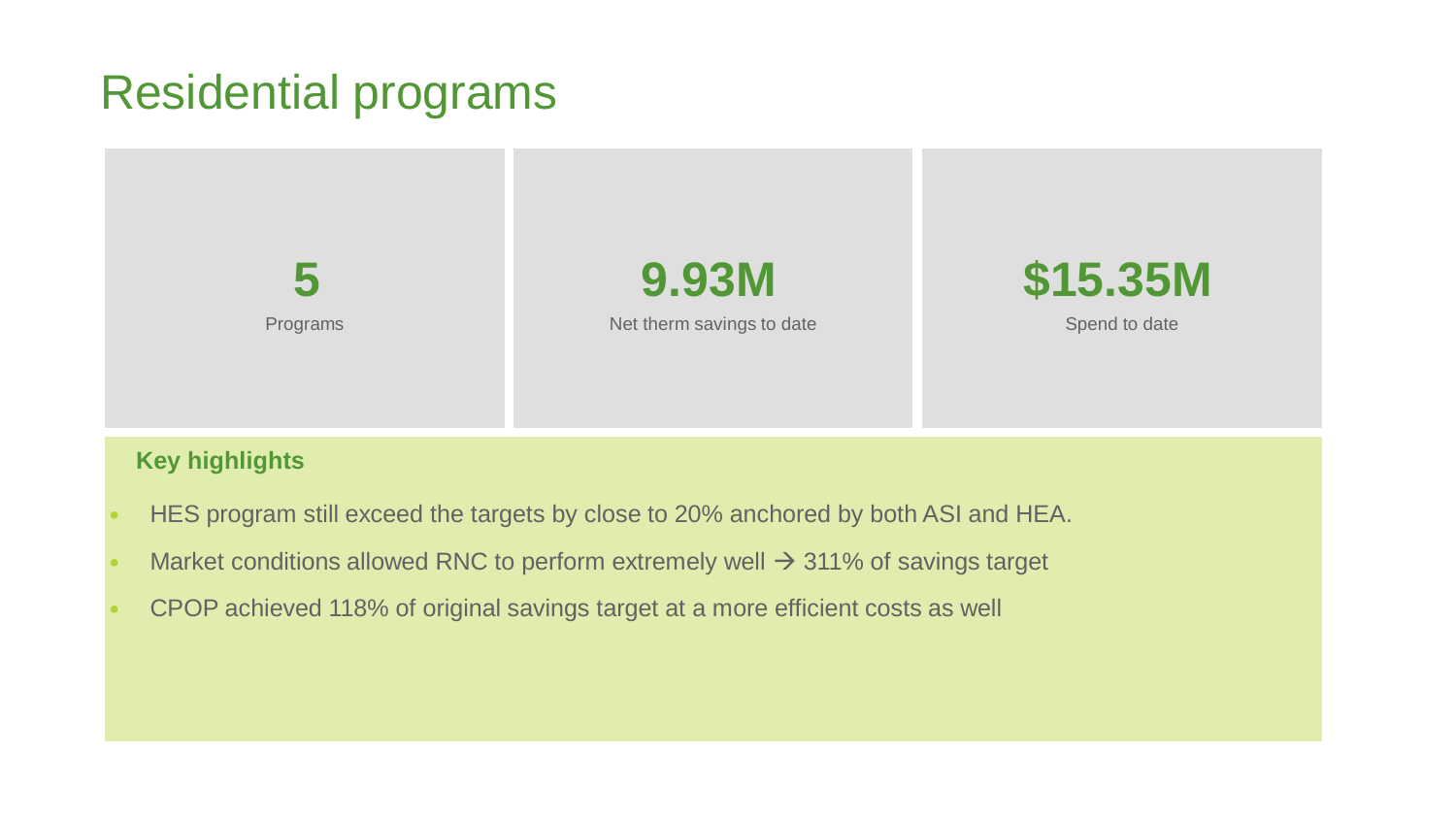### Income-qualified programs



#### **Key highlights**

- Servicing PHA's and executing AHNC projects were some of the most challenging aspects of PY2021
- CAA's were able to achieve targets for weatherization/retrofit projects  $\rightarrow$  105%
- The Contractor Channel achieved 102% of the savings target serving 694 customers with direct installation measures and/or home retrofits & MF offering served 1,480 units across 150 buildings.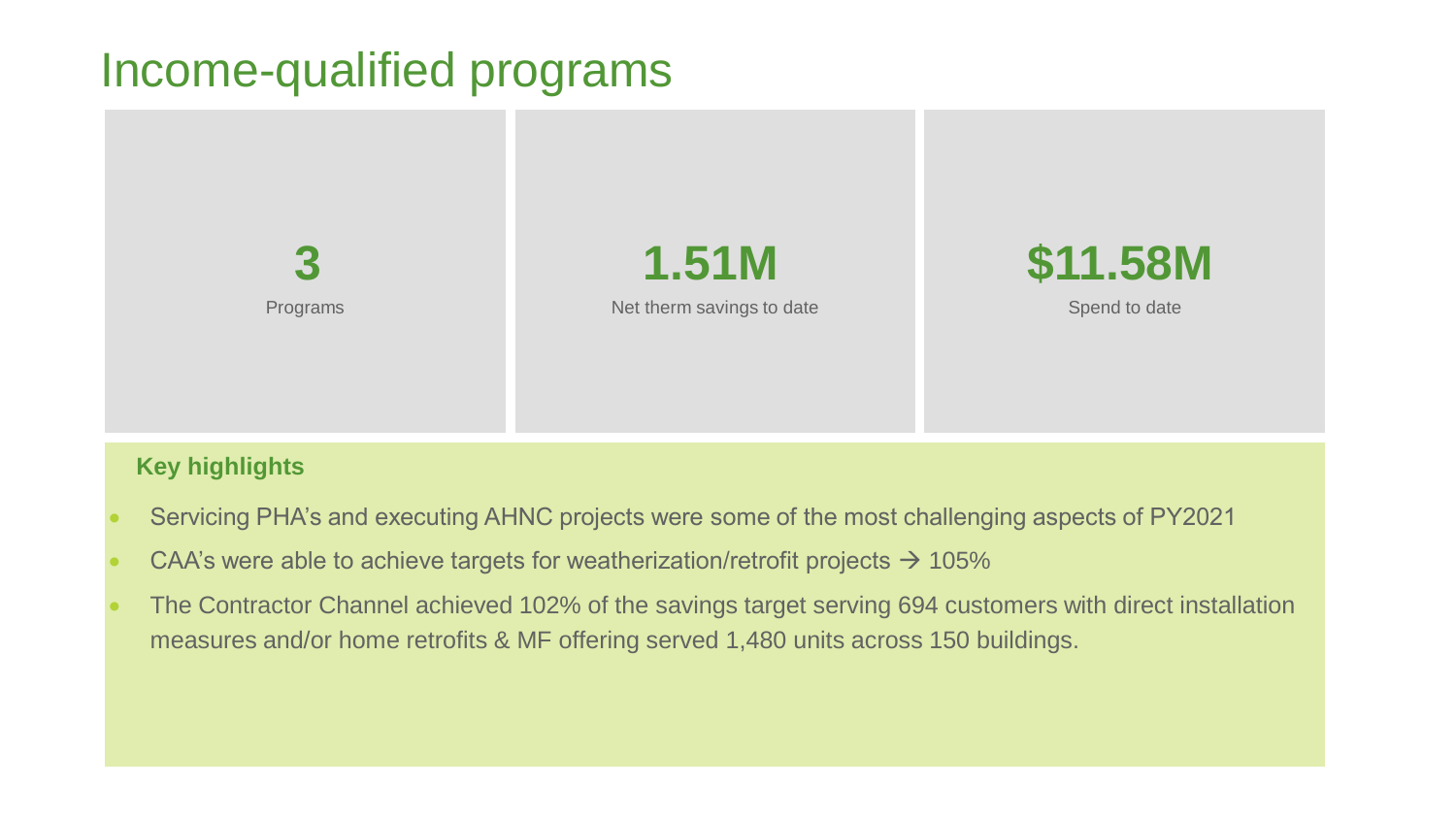# Income Qualified Progress – 2017 vs 2021

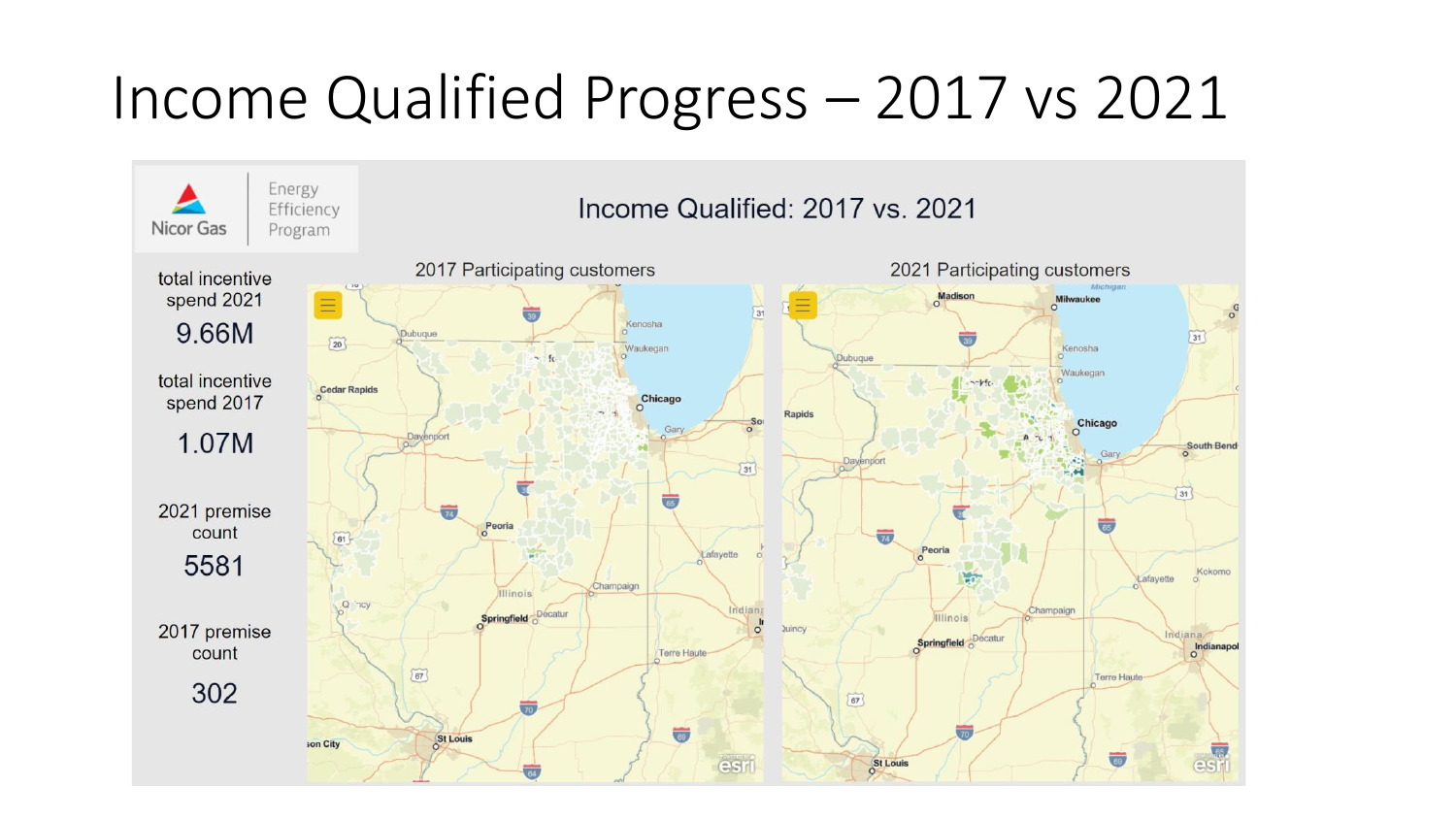### Business programs



#### **Key highlights**

- Strong focus on Public Sector customers proved to be very effective → Public Sector B.E.E.R yielded 285% of target and Public Sector Custom yielded 125% of target
- Small Business showed low activity for assessments and direct installs until the latter part of the year due to the pandemic
- Business Optimization Program pivoted to engage small businesses located in income-qualified zip codes as well as dry cleaners adversely impacted by COVID-19.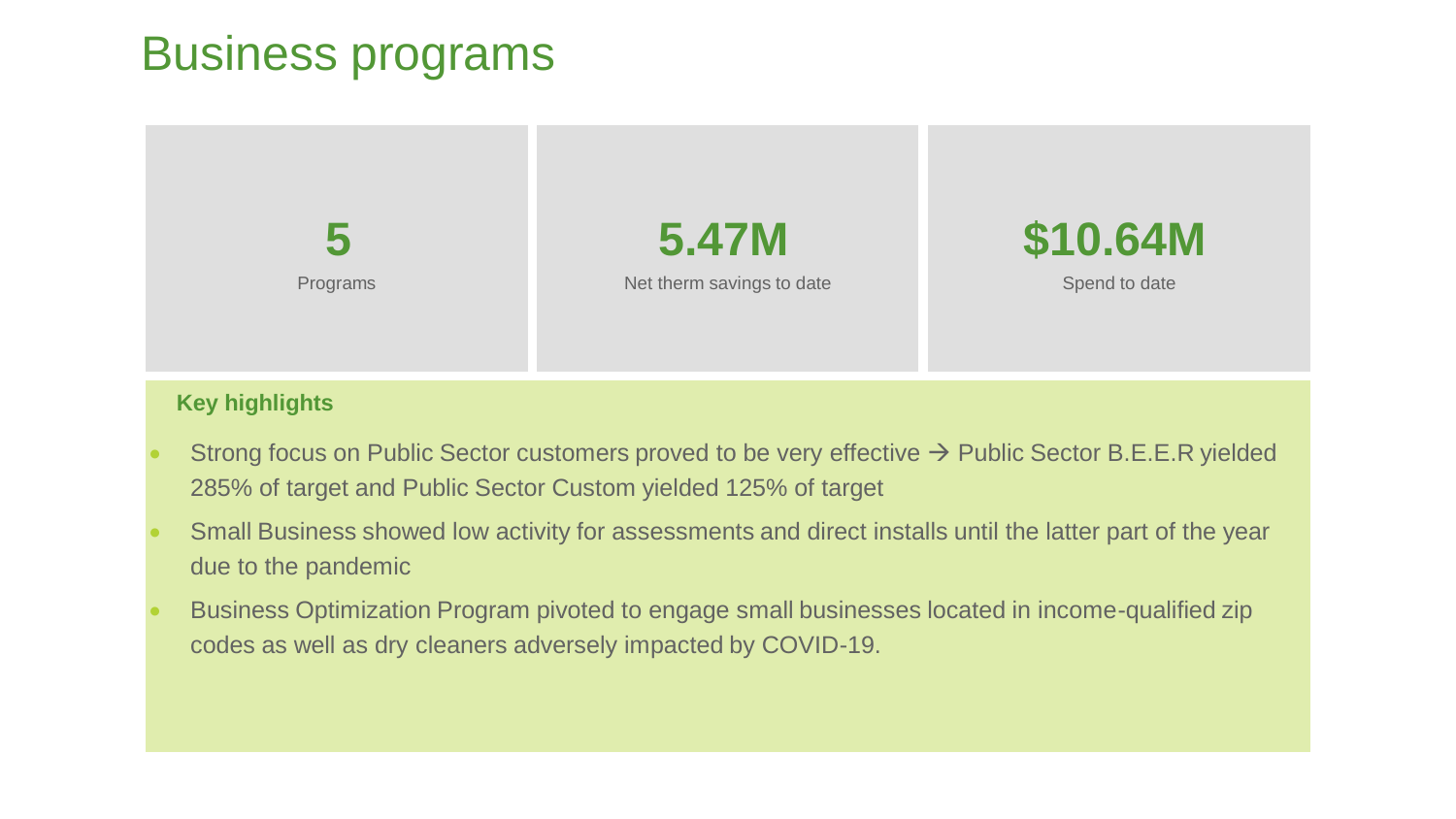### **Stipulations**

Weighted Average Measure Life

**14.32 yrs**

Stipulation: ≥11.91 years

Average Income-Qualified

Spend to Date

**\$11.5 M**

Stipulation: At least \$8.075M per year

Public Sector Spend as a % of Overall Portfolio Spend

**11.9%**

Stipulation: Minimum of 10%

% of IQ Projects in Multi-Family Housing Units

**46%**

Stipulation: At least 30% of units treated

#### **Supplier Diversity**

Stipulation: Nicor Gas shall maintain a diversity initiative as described in the EEP 2018-2021.

| <b>Tier 1 Diverse Spend</b> | <b>Tier 2 Diverse</b> | % of Total Eligible |
|-----------------------------|-----------------------|---------------------|
| \$20.7 M                    | <b>Spend</b>          | <b>Spend</b>        |
|                             | \$987K                | 75.5%               |